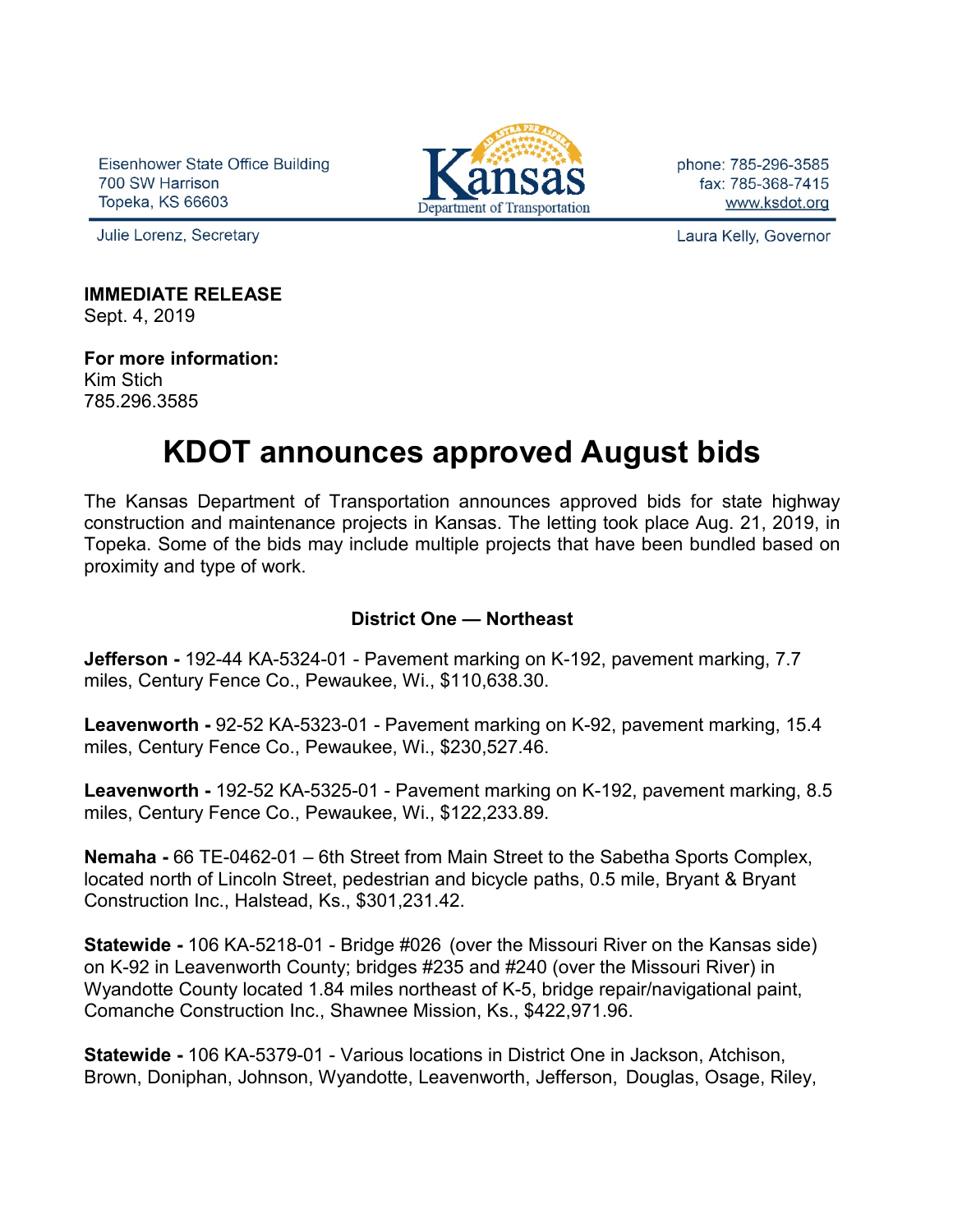Pottawatomie and Marshall counties, milling, Dustrol Inc., Towanda, Ks., \$40,255.00.

## **District Two — North Central**

**Chase -** 177-9 KA-3943-01 - Bridge #025 (over U.S. 50) on K-177 located at the U.S. 50/K-177 junction, bridge replacement, Bridges Inc., Newton, Ks., \$2,286,700.94.

**Chase -** 177-9 KA-4430-01 - Bridge #024 (over Fox Creek) on K-177 located 3.33 miles north of U.S. 50., bridge replacement, Bridges Inc., Newton, Ks., \$1,907,168.13.

**Chase -** 177-9 KA-4431-01 - Bridge #023 (over Fox Creek Drainage) on K-177 located 5.7 miles north of U.S. 50, bridge replacement, Bridges Inc., Newton, Ks., \$1,346,389.23.

**Statewide -** 106 KA-5378-01 - Various locations in District Two in Clay, Dickinson, Ellsworth, Geary, Marion, Republic, Saline and Washington counties, milling, APAC-Kansas Inc Shears Division, Hutchinson, Ks., \$35,443.60.

### **District Three — Northwest**

**Osborne -** 24-71 KA-5294-01 – U.S. 24, from 0.6 mile east of County Road 515 east to the south U.S. 24/U.S. 281 junction, sealing, 12.7 miles, Bettis Asphalt & Construction Inc., Topeka, Ks., \$1,272,303.50.

**Russell -** 281-84 KA-5290-01 – U.S. 281, from the west K-18/U.S. 281 junction east to the east K-18/U.S. 281 junction, sealing, 8.5 miles, Heft and Sons LLC, Greensburg, Ks., \$269,856.60.

#### **District Four — Southeast**

**Statewide -** 106 KA-5380-01 - Various locations in District Four in Miami, Bourbon, Labette, Crawford, Greenwood, Elk, Chautauqua and Montgomery counties, milling, Dustrol Inc., Towanda, Ks., \$19,780.80.

#### **District Five — South Central**

**Barton -** 56-5 KA-5289-01 – U.S. 56, from the east city limits of Pawnee Rock northeast to the south city limits of Great Bend, milling and overlay, 11.5 miles, Venture Corporation, Great Bend, Ks., \$2,146,969.84.

**Rice -** 14-80 KA-5286-01 - K-14, from the north city limits of Lyons north to the Rice/Ellsworth county line, milling and overlay, 11.3 miles, APAC-Kansas Inc Shears Division, Hutchinson, Ks., 3 \$1,877,091.15.

**Rice -** 56-80 KA-5287-01 – U.S. 56, from the Lyons east city limits east to the McPherson/Rice county line, milling and overlay, 14.5 miles, APAC-Kansas Inc Shears